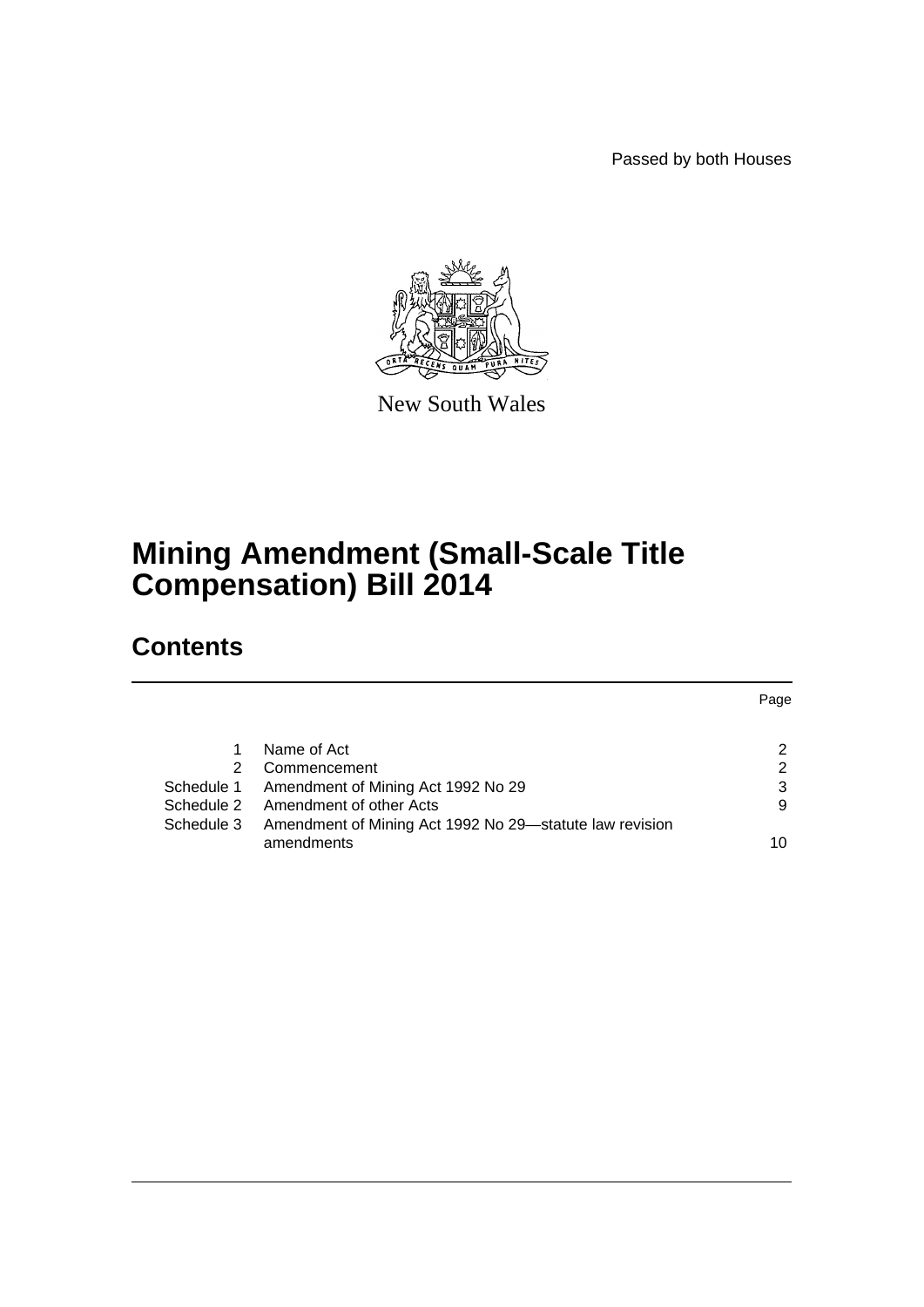*I certify that this public bill, which originated in the Legislative Assembly, has finally passed the Legislative Council and the Legislative Assembly of New South Wales.*

> *Clerk of the Legislative Assembly. Legislative Assembly, Sydney,* , 2014



New South Wales

# **Mining Amendment (Small-Scale Title Compensation) Bill 2014**

Act No , 2014

An Act to amend the *Mining Act 1992* and other legislation to provide, in respect of small-scale titles, a system for the payment of compensation to landholders, mechanisms for resolving disputes and the imposition of levies; and for other purposes.

*I have examined this bill and find it to correspond in all respects with the bill as finally passed by both Houses.*

*Assistant Speaker of the Legislative Assembly.*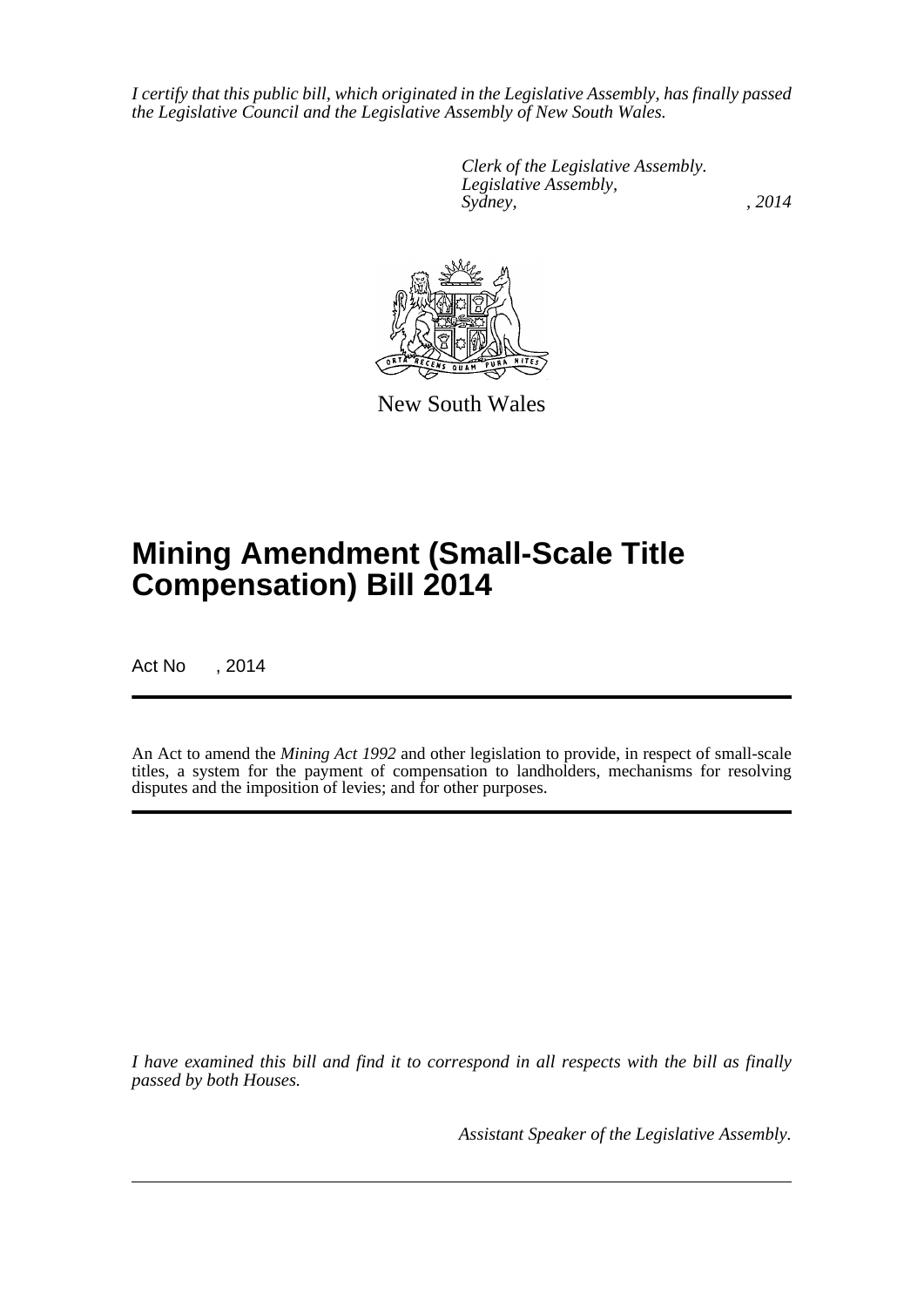### <span id="page-2-0"></span>**The Legislature of New South Wales enacts:**

#### **1 Name of Act**

This Act is the *Mining Amendment (Small-Scale Title Compensation) Act 2014*.

#### <span id="page-2-1"></span>**2 Commencement**

This Act commences on a day or days to be appointed by proclamation.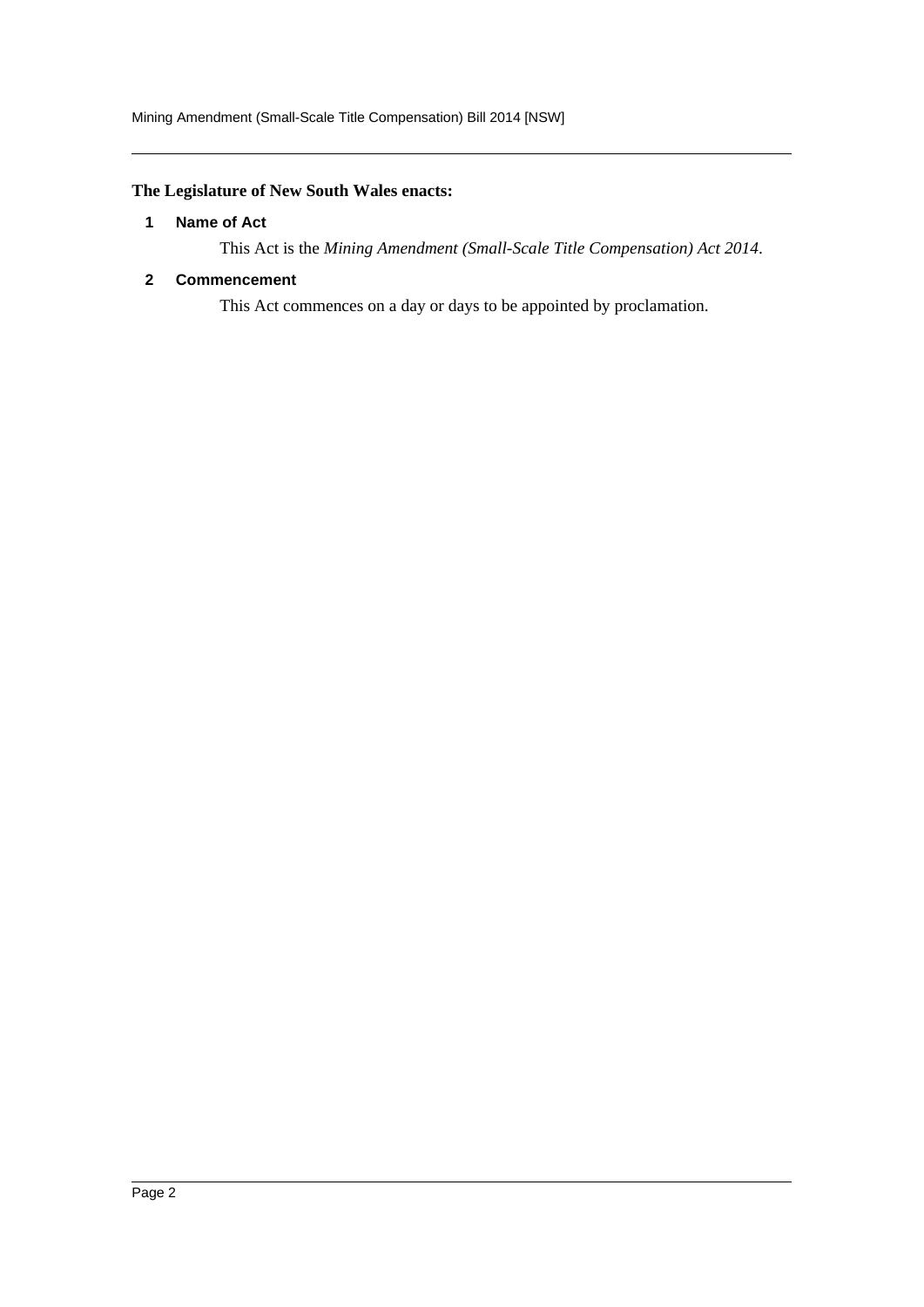# <span id="page-3-0"></span>**Schedule 1 Amendment of Mining Act 1992 No 29**

#### **[1] Section 175 Special conditions**

Omit section 175 (2) (g).

#### **[2] Section 190 Power of Secretary in relation to applications**

Insert after section 190 (2) (a):

(a1) that the applicant has failed to pay any levy required under section 292SA in relation to the mineral claim,

#### **[3] Section 223A Special conditions**

Omit section 223A (2) (e).

#### **[4] Section 228 Power of Secretary in relation to applications**

Insert after section 228 (2) (a):

(a1) that the applicant has failed to pay any levy required under section 292SA in relation to the opal prospecting licence,

#### **[5] Section 266**

Omit sections 266 and 267. Insert instead:

#### **266 Compensation arising under small-scale title**

(1) On the granting of a small-scale title, a landholder becomes entitled to compensation determined under this section in lieu of compensation for any compensable loss suffered, or likely to be suffered, by the landholder as a result of the exercise of the rights conferred by the small-scale title.

**Note.** *Small-scale title* means a mineral claim or an opal prospecting licence.

- (2) The Minister may determine the compensation payable (*standard compensation*) for the purposes of subsection (1) and the quantum of any standard compensation is at the discretion of the Minister.
- (3) A determination of the Minister is to be made by order published in the Gazette and any such order:
	- (a) may prescribe different amounts of standard compensation for different mineral claims districts or opal prospecting areas, and
	- (b) may provide for standard compensation to be indexed on an annual or other basis.
- (4) The Secretary must not grant a small-scale title to an applicant unless satisfied that:
	- (a) the applicant has paid to the collection agency on behalf of any landholder entitled to compensation on the granting of the small-scale title the standard compensation for the term of the small-scale title (unless the applicant and landholder have entered into an agreement as an alternative to standard compensation (a *compensation agreement*)), and
	- (b) the applicant has given, in the manner prescribed by the regulations, any such landholder a notice that states the applicant's intention to exercise rights under the small-scale title and that identifies (by map or otherwise) the land to which the small-scale title applies, and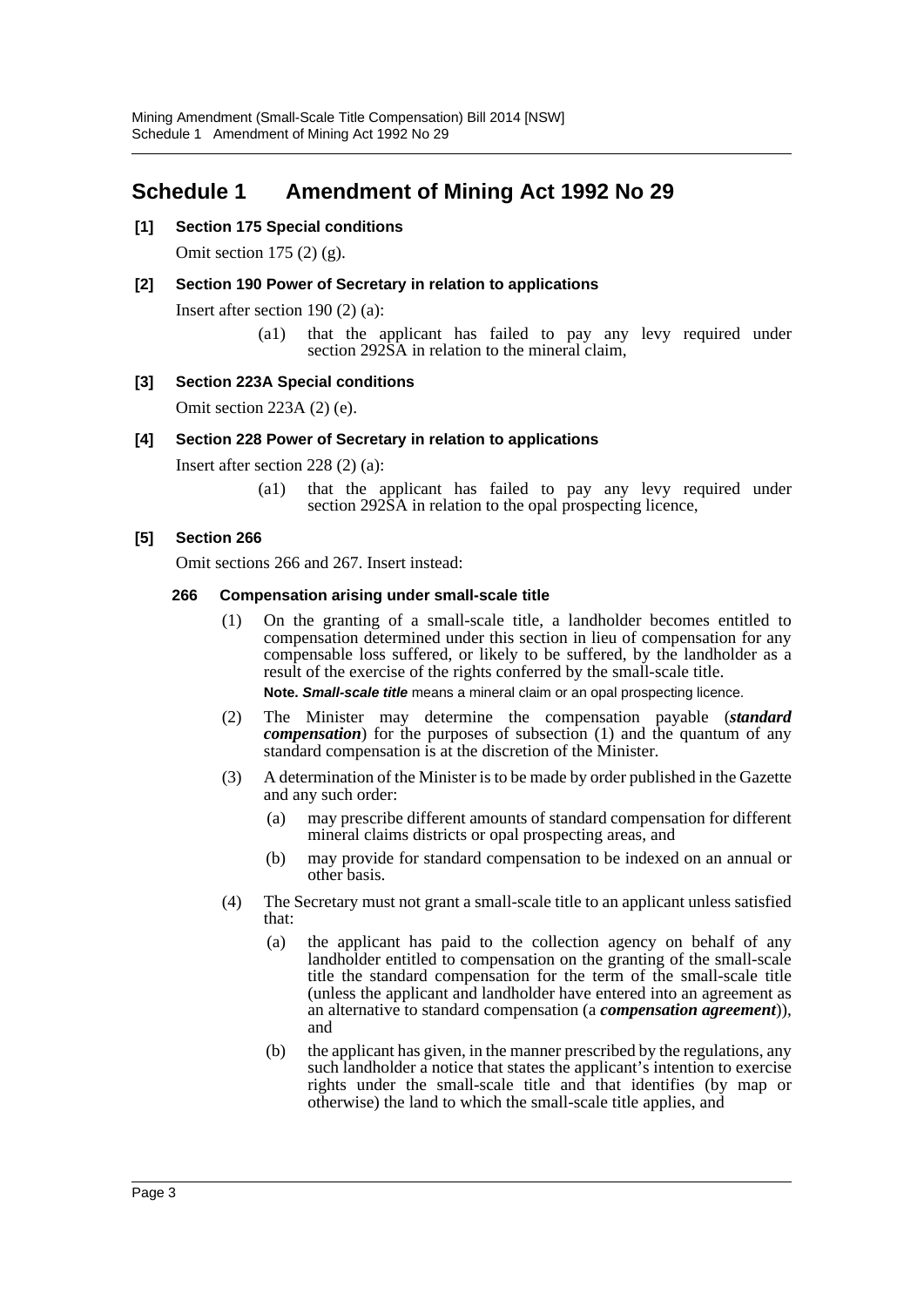- (c) if the application is for the renewal of a mineral claim, the applicant has, no later than 28 days after lodging the application, paid all outstanding amounts of compensation payable by the applicant to the landholder under the mineral claim (other than compensation that may be payable under a compensation agreement).
- (5) The Secretary may grant a small-scale title to an applicant despite the applicant failing to satisfy the Secretary of a matter specified in subsection (4) if the Secretary is satisfied that the failure occurred because the applicant, after taking all reasonable steps, has been unable to sufficiently identify a landholder for the purposes of this section. Nothing in this subsection affects the right of a landholder to compensation under this section.
- (6) The Land and Environment Court:
	- (a) may determine the compensation payable for the purposes of subsection (1) in respect of a small-scale title for which no standard compensation has been determined by the Minister, and
	- (b) may make any such determination on the application of the landholder or the applicant for the small-scale title, and
	- (c) in determining the compensation payable is to have regard to any determinations of standard compensation made by the Minister.
- (7) Compensation determined by the Court under subsection (6) is taken to be standard compensation in respect of:
	- (a) the grant of the relevant small-scale title, and
	- (b) the grant of a renewal of the title (but only if the Minister does not, within the term of the title, make a determination of standard compensation in respect of the title).
- (8) The Land and Environment Court may, in exceptional circumstances and despite subsection (1), award a landholder compensation for the compensable loss suffered, or likely to be suffered, by the landholder as a result of the exercise of the rights conferred by a small-scale title, but only if:
	- (a) the application for such compensation is made to the Court no later than  $\overline{60}$  days after the notice under subsection (4) (b) is given to the landholder in respect of the title, and
	- (b) there is no compensation agreement in place in respect of the title between the landholder and the person from whom compensation is sought.
- (9) Division 3 does not apply to a determination of compensation under this section. However, sections 271, 272 (other than section 272 (1) (b) (i)) and 275 do apply to a determination of compensation under subsection (8).
- (10) No appeal lies against a determination of compensation under this section.
- (11) The Minister cannot vary or substitute a standard compensation amount previously determined by the Minister under this section unless:
	- (a) at least 5 years have passed since that previous determination, and
	- (b) the Minister has caused an independent review to be conducted into the appropriate levels of standard compensation and has considered the findings of that review.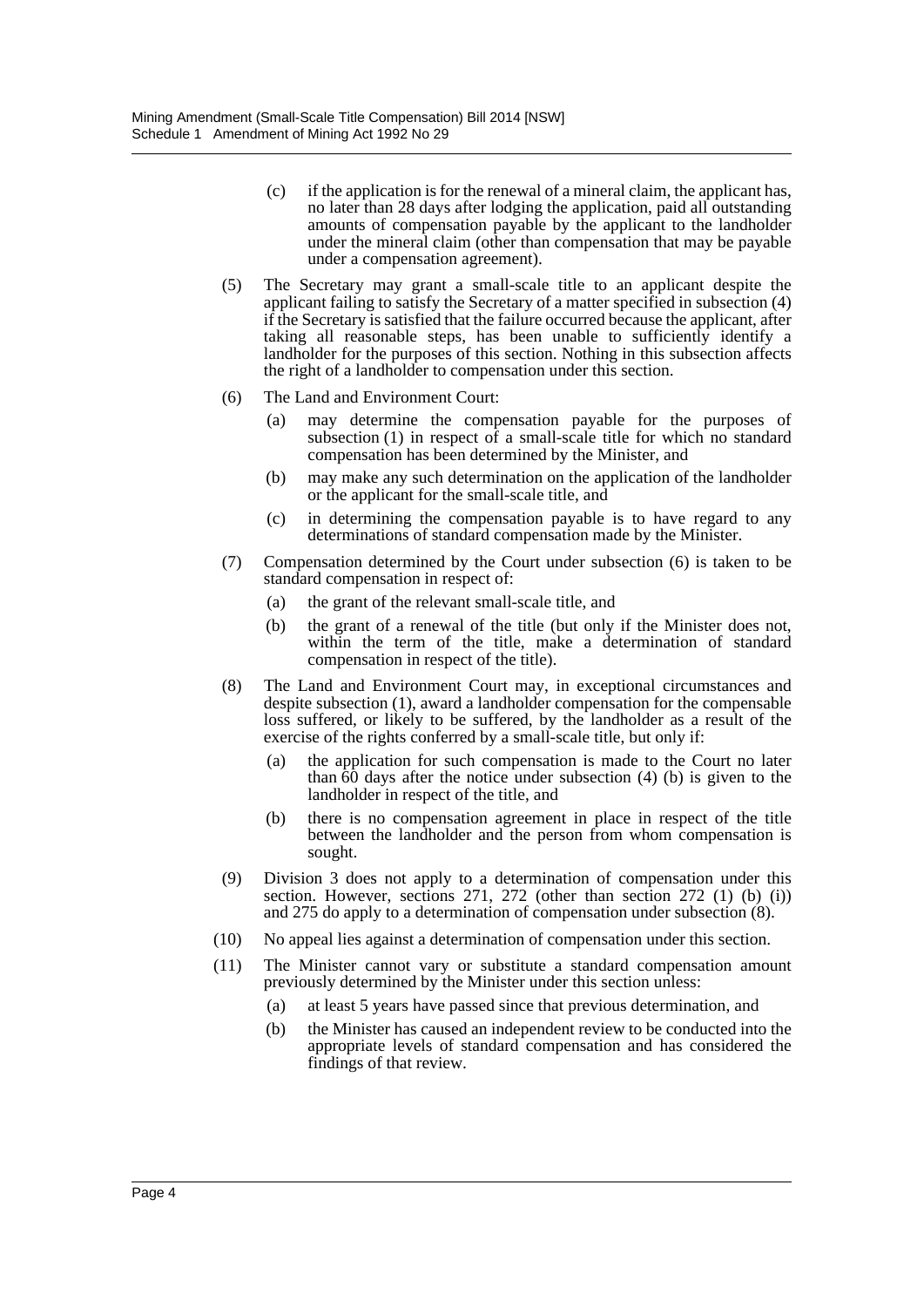- (12) The regulations may make provisions for or with respect to the collection of standard compensation by the collection agency and the payment of that compensation to landholders, and in particular may:
	- (a) prescribe fees in respect of the exercise of functions by or on behalf of the collection agency under this section, and
	- (b) permit any such function to be delegated to Service NSW as a customer service function.
- (13) In this section:

*collection agency* means a government sector agency or the head of a government sector agency nominated by the regulations as the collection agency.

*grant* of a small-scale title includes, in the case of a mineral claim, the grant of a renewal of the small-scale title.

*term* of a small-scale title includes, in the case of the renewal of a mineral claim, any period during which, before its renewal, the mineral claim was taken to continue to have effect under section 197 (3).

#### **[6] Section 267A Effect of determination and payment of compensation under provisions of Commonwealth Native Title Act**

Omit ", 266 or 267" from section 267A (1) (a). Insert instead "or 266".

#### **[7] Section 278 Appeals**

Omit the section.

#### **[8] Part 14AA**

Insert after Part 14A:

# **Part 14AA Small-scale title levies**

#### **292SA Levy may be imposed by Minister**

- (1) The Minister may, by order published in the Gazette, impose a levy on small-scale titles for any one or more of the following purposes:
	- (a) the provision and maintenance of roads servicing small-scale titles and road related infrastructure (including gates, grids and signs),
	- (b) rehabilitation or environmental maintenance work on land not held under a small-scale title but affected by work relating to small-scale titles,
	- (c) rehabilitation or environmental maintenance work on stockpiles of mullock,
	- (d) any purpose prescribed by the regulations,
	- (e) any purpose ancillary to a purpose set out in paragraphs (a)–(d).
- (2) The amount of the levy is the amount specified in the order.

#### **292SB Orders imposing levy**

- (1) An order of the Minister under section 292SA (a *levy order*) is to set out the purpose for which the levy is being imposed.
- (2) A levy order may impose a levy that is payable once only or may impose a levy that is payable on a recurrent basis as specified in the order.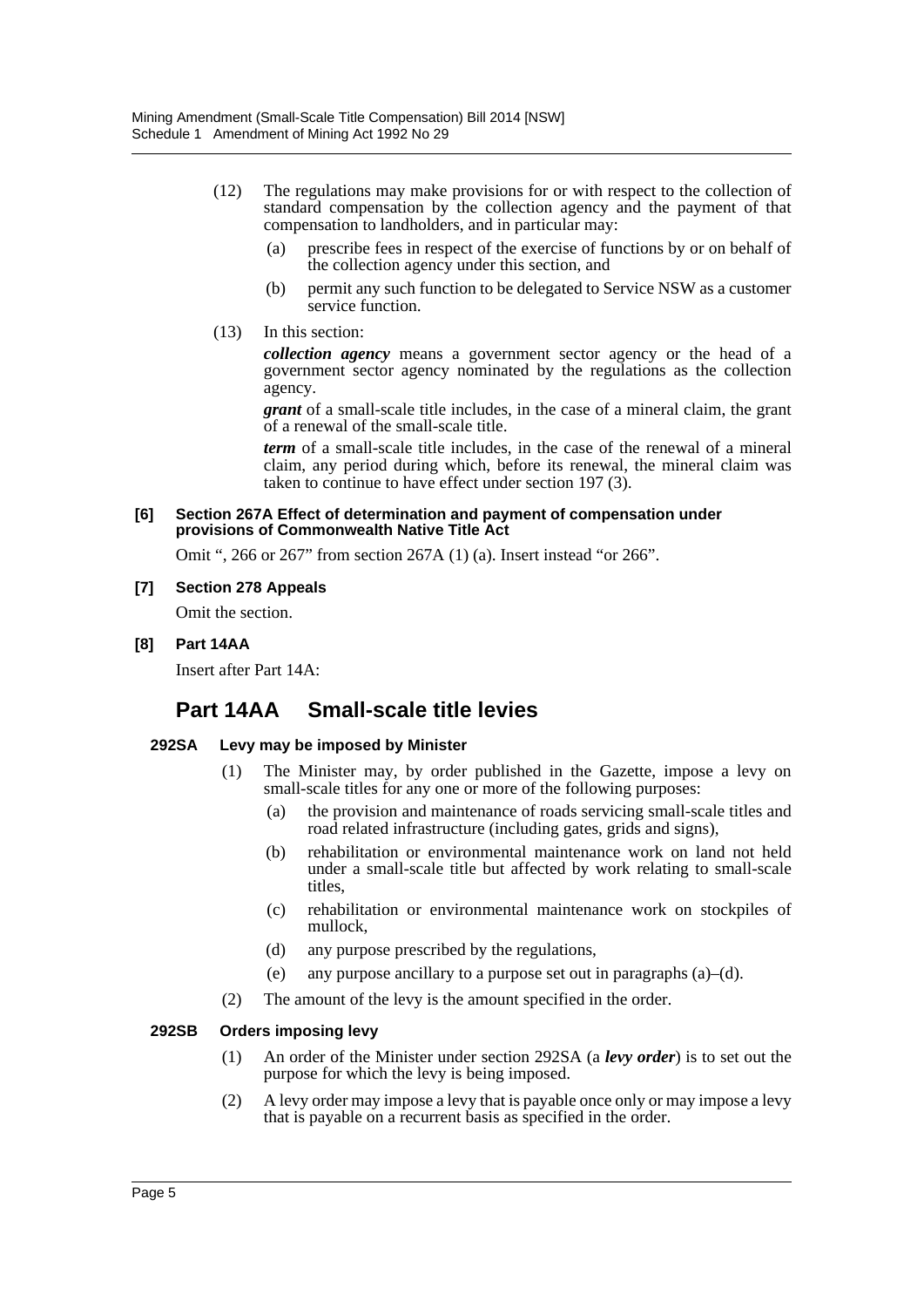- (3) A levy order may apply to all small-scale titles or be limited to small-scale titles of a specified class.
- (4) More than one levy order may be made under this Part and more than one levy may be imposed on a particular small-scale title.

#### **292SC Holder of small-scale title required to pay levy**

- (1) The holder of a small-scale title is required to pay to the Secretary the amount of any levy imposed on the small-scale title under this Part at such times as may be required by the order imposing the levy.
- (2) The Secretary may recover the amount of any such levy from the holder of a small-scale title as a debt in any court of competent jurisdiction.

#### **292SD Use of money raised through levy**

- (1) Money collected by way of a levy under this Part is to be used for the purposes for which the levy was imposed.
- (2) The Secretary may, on the application of a person, award a grant to the person from any money collected by way of any such levy if the Secretary is satisfied that the grant is consistent with the purposes for which the levy was imposed and is appropriate and reasonable for achieving those purposes.

#### **[9] Section 292V**

Insert after section 292U:

#### **292V Small-Scale Titles Levy Fund**

- (1) There is to be established in the Special Deposits Account a fund called the Small-Scale Titles Levy Fund.
- (2) The Small-Scale Titles Levy Fund is to be administered by the Secretary.
- (3) There is payable into the Small-Scale Titles Levy Fund:
	- (a) small-scale title levies payable under Part 14AA of this Act, and
	- (b) all money directed or authorised to be paid into the Small-Scale Titles Levy Fund by or under this or any other Act, and
	- (c) the proceeds from the investment of money in the Small-Scale Titles Levy Fund.
- (4) There is payable from the Small-Scale Titles Levy Fund:
	- (a) such amounts as the Secretary awards as grants under section 292SD, and
	- (b) administrative expenses incurred in relation to the Small-Scale Titles Levy Fund, and
	- (c) administrative expenses incurred in relation to the collection and recovery of amounts payable into the Small-Scale Titles Levy Fund, and
	- (d) any refund required under this Act of an amount paid as a small-scale title levy.
- (5) The Small-Scale Titles Levy Fund is to be divided into separate accounts in respect of levies collected for different purposes referred to in section 292SA to ensure that, as far as is practicable, money collected by way of a levy is used for the purposes for which the levy was imposed.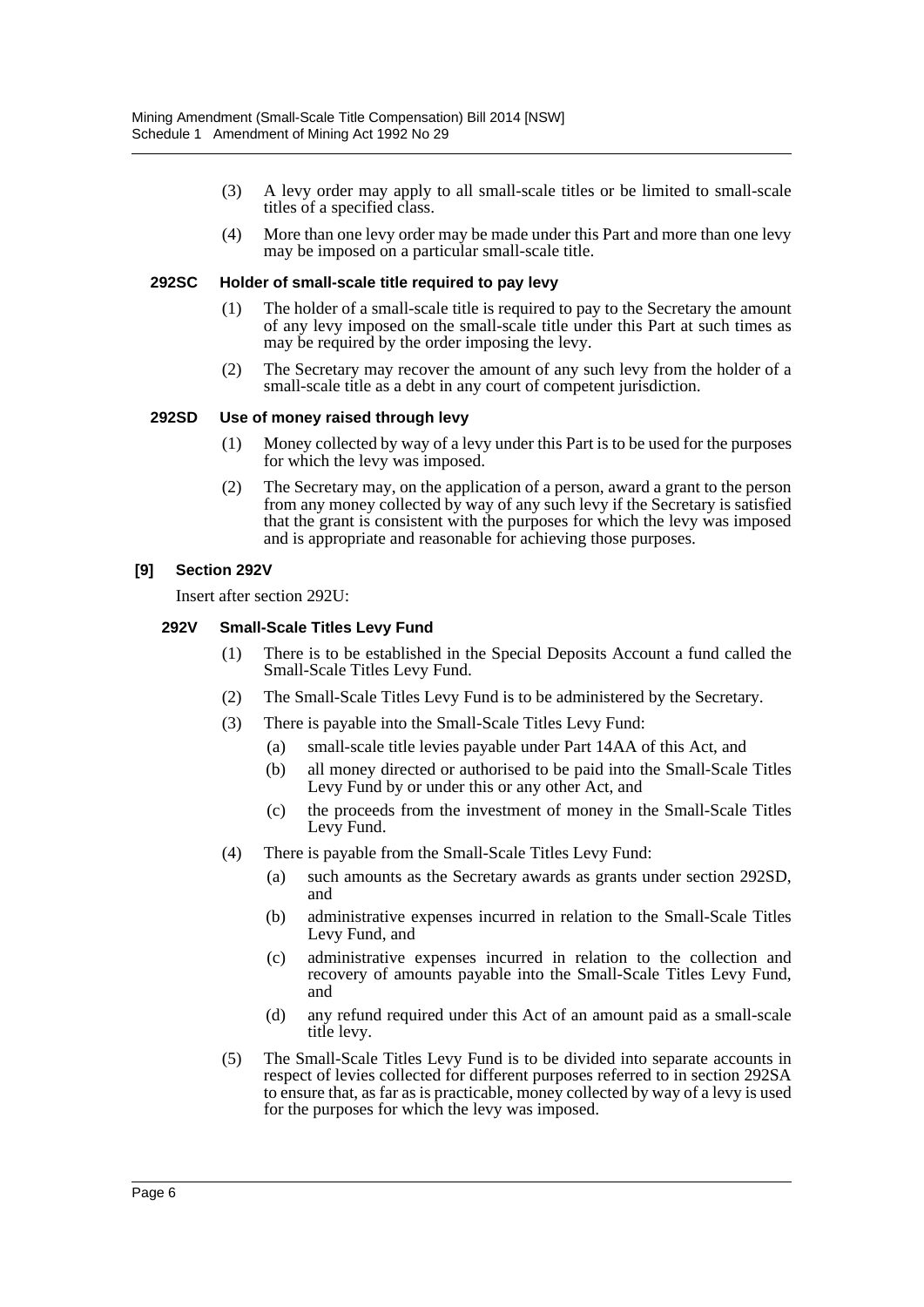- (6) The Secretary may invest money in the Small-Scale Titles Levy Fund in any manner authorised by the *Public Authorities (Financial Arrangements) Act 1987*.
- (7) The annual report of the Department is to include details of the amounts paid from the Small-Scale Titles Levy Fund during the financial year to which the report relates and the purposes for which those payments were made.

#### **[10] Section 293 Jurisdiction of Land and Environment Court**

Insert after section 293 (1) (t):

(t1) any question or dispute in connection with a compensation agreement under section 266,

#### **[11] Schedule 4 Regulation making powers**

Insert after clause 6:

#### **7 Levies on small-scale titles**

Regulating the imposition of levies on small-scale titles and authorising the postponement, refund or waiver of such levies.

#### **[12] Schedule 6 Savings, transitional and other provisions**

Insert at the end of the Schedule with appropriate Part and clause numbering:

## **Part Provisions consequent on enactment of Mining Amendment (Small-Scale Title Compensation) Act 2014**

#### **Validation of scheme for the collection of funds from small-scale title holders**

(1) In this clause:

*Department* includes a predecessor of the Department.

*the Scheme* means the scheme established within the Department to provide for the voluntary surrender of land held under Western Lands leases to facilitate the grant of leases for residence to cover the area of mineral claims known as residential mineral claims, and for the payment of compensation in connection with any such voluntary surrender.

- (2) Money collected by, or on behalf of, the Department from holders of small-scale titles before the commencement of this clause, was lawfully collected if it was collected for the purposes of the Scheme.
- (3) Money expended, whether before or after the commencement of this clause, from money referred to in subclause (2) is lawfully expended if it is expended for the purposes of the Scheme including for purposes ancillary to the Scheme.

#### **Agreements taken to be compensation agreements**

An agreement, between a landholder and the holder of a small-scale title under section 266 (2) (a) or 267 (2) (a), that was in force immediately before the substitution of section 266 by the *Mining Amendment (Small-Scale Title Compensation) Act 2014* is taken, on that substitution, to be a compensation agreement under section 266.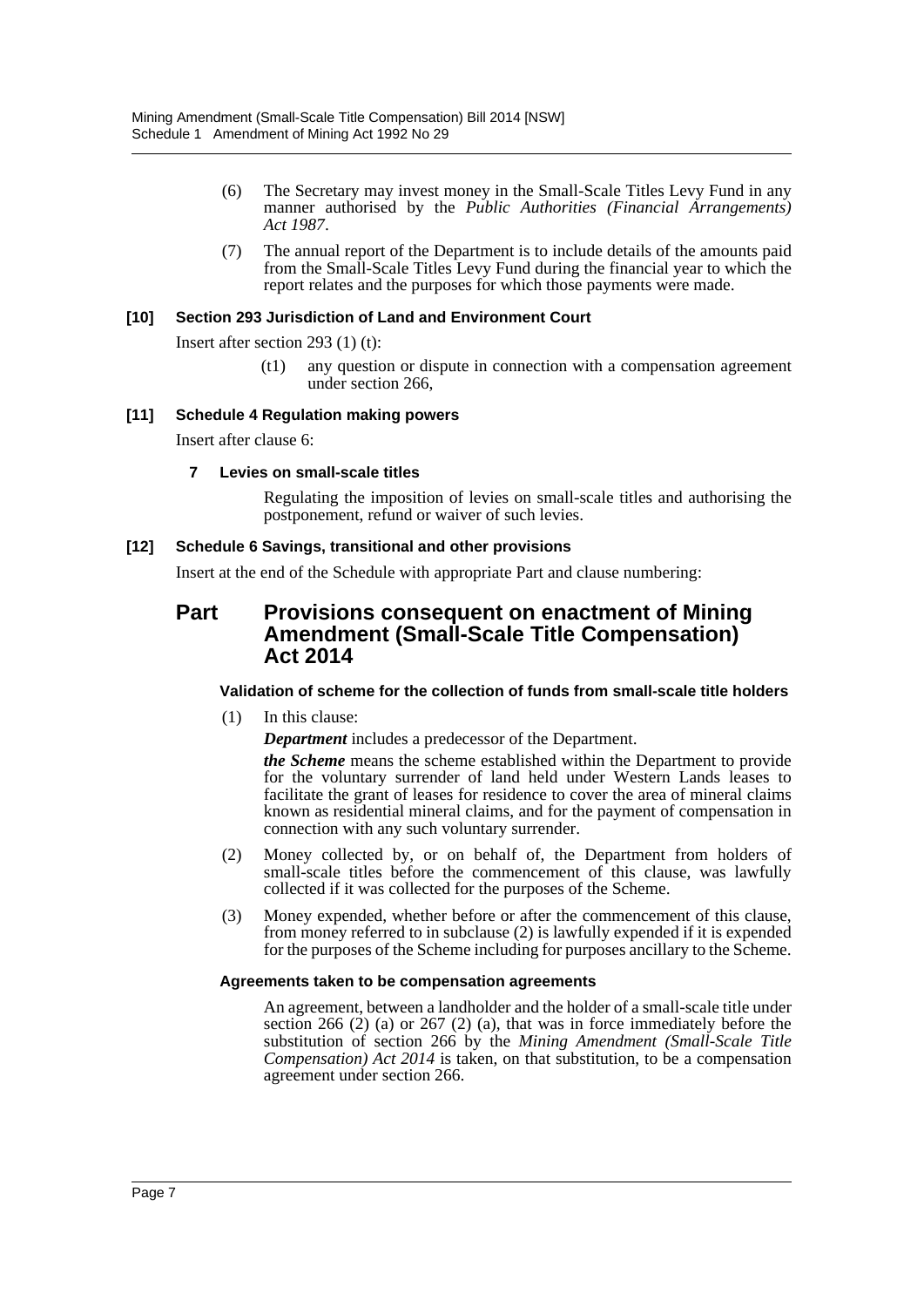#### **Appeals**

Section 278 (2) as repealed by the *Mining Amendment (Small-Scale Title Compensation) Act 2014* continues to apply in respect of an assessment of compensation made before that repeal.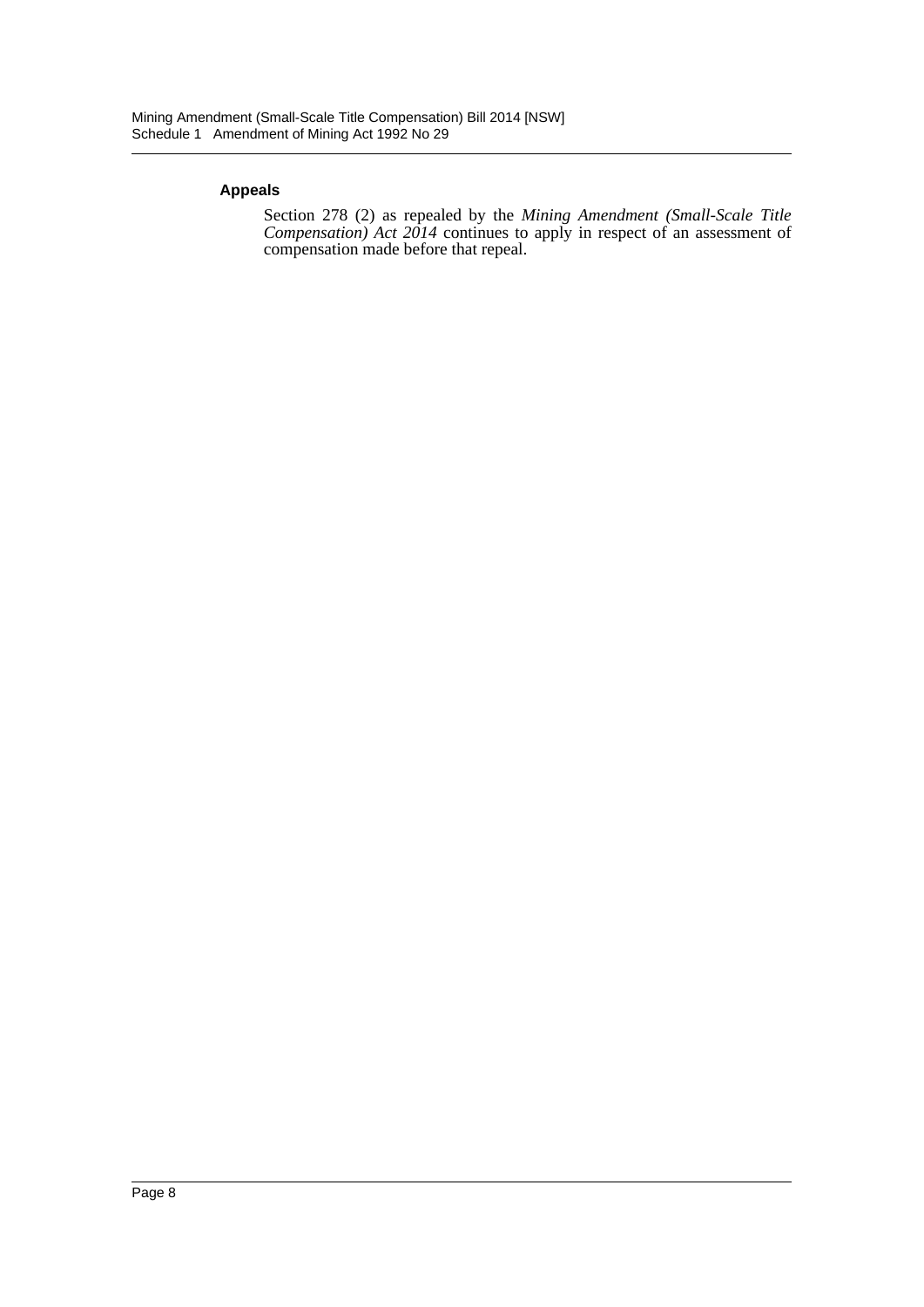# <span id="page-9-0"></span>**Schedule 2 Amendment of other Acts**

## **2.1 Land and Environment Court Act 1979 No 204**

#### **Section 41A**

Insert before section 42:

#### **41A Mandatory conciliation and arbitration**

- (1) This section applies to proceedings relating to small-scale titles that are pending in Class 8 of the Court's jurisdiction to hear and dispose of proceedings arising under the *Mining Act 1992* other than proceedings relating to a matter referred to in section  $293(1)(q)$  of that Act.
- (2) Section 34 applies to the proceedings (in the same way as it applies to proceedings in Class 1, 2 or 3 of the Court's jurisdiction) but with the following modifications:
	- (a) the Court must arrange a conciliation conference between the parties and their representatives with or without their consent at such place as the Court determines,
	- (b) if no agreement of a kind referred to in section 34 (3) is reached, the Commissioner who presides over the conciliation conference must terminate the conciliation conference and, subject to this section, dispose of the proceedings:
		- (i) following a hearing held forthwith, or
		- (ii) if the parties consent, on the basis of what has occurred at the conciliation conference.
- (3) The Court or the Commissioner may at any time, if the Court or Commissioner thinks it appropriate in the circumstances of the case, determine that proceedings are not to be dealt with or are not to continue to be dealt with under subsection (2). A determination may be made on the motion of the Court or Commissioner or on application by the parties.
- (4) If the Court or Commissioner determines that proceedings are not to be dealt with or are not to continue to be dealt with under subsection (2), the proceedings are to be dealt with as a hearing in court and sections 38 and 39 apply as far as is relevant as if the proceedings were proceedings in Class 1, 2 or 3 of the Court's jurisdiction.

#### **2.2 Mining Amendment Act 2008 No 19**

#### **[1] Schedule 1 Amendment of Mining Act 1992**

Omit Schedule 1 [228], [229], [231]–[235], [240] and [285].

#### **[2] Schedule 1 [246C]**

Omit proposed section 293 (1) (v2).